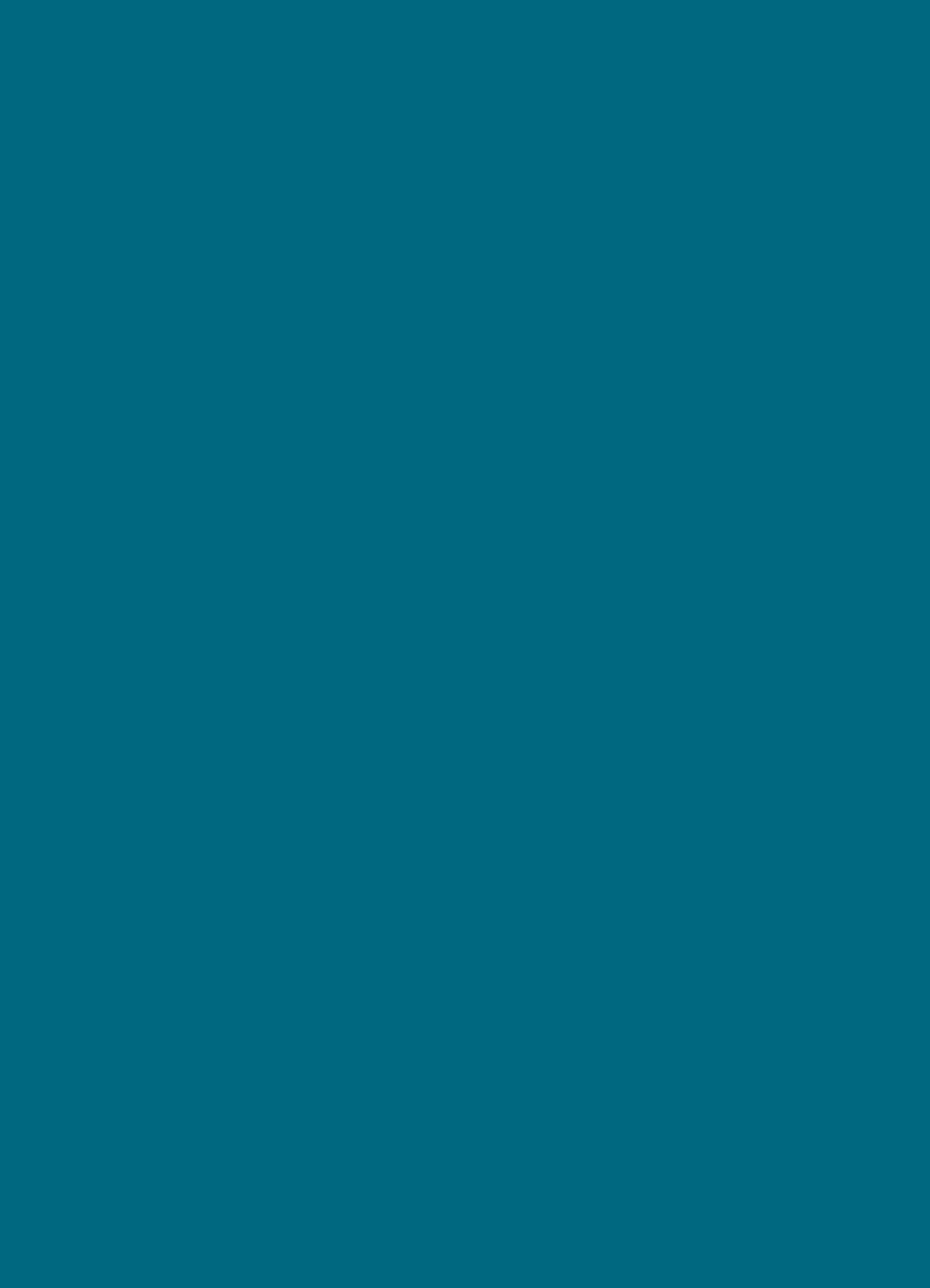## **DEAR SHAREHOLDER,**

We would like to acknowledge the shareholder support for the compensationrelated proposals at the 2017 AGM.

During 2017, the Nomination, Compensation and Governance Committee, together with the Board of Directors, reviewed the compensation system applicable to the Board of Directors and to the Executive Committee to ensure that it is well aligned with the business strategy and with the shareholders' interests, while taking into consideration the evolving context in which the company operates.

As in previous years, in line with the Ordinance Against Excessive Compensation and our Articles of Incorporation, we are asking shareholders to vote on three compensation-related proposals at the upcoming Annual General Meeting:

#### **Advisory vote on the 2017 Compensation Report**

**Agenda item 1.2** relates to the advisory vote on the 2017 Compensation Report, which can be found on pages 84 –107 of the 2017 Annual Report (also available at *www.lafargeholcim.com*).

#### **Binding votes on future maximum aggregate amounts of compensation for the Board of Directors and the Executive Committee**

**Agenda item 5.1** requires your approval of the maximum aggregate amount of compensation of the Board of Directors for the period from the Annual General Meeting 2018 to the Annual General Meeting 2019.

**Agenda item 5.2** requires your approval of the maximum aggregate amount of compensation of the Executive Committee for the financial year 2019.

The Compensation Report 2017 provides the information and the context for the Board and Executive Committee compensation system and programs. The key considerations and changes from the prior year are summarized in this brochure. We will be available at the Annual General Meeting to answer any question you may have regarding compensation at LafargeHolcim.

On behalf of the LafargeHolcim Ltd Board of Directors, Respectfully,

Beat Hess Chairman of the Board of Directors

Nassef Sawiris Chairman of the Nomination, Compensation and Governance Committee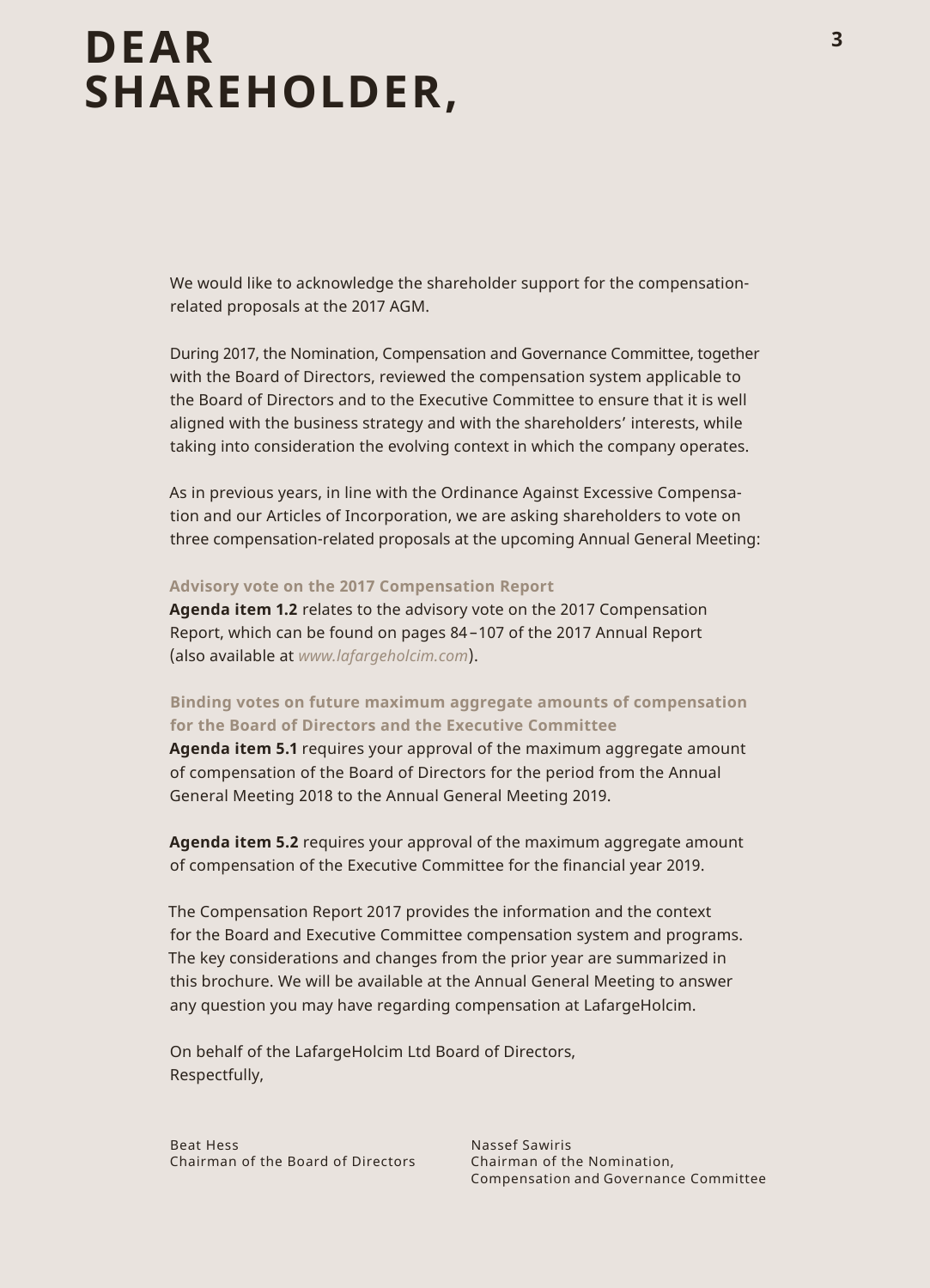# **COMPENSATION VOTES**

- 
- 
- 
- 
- 
- 
-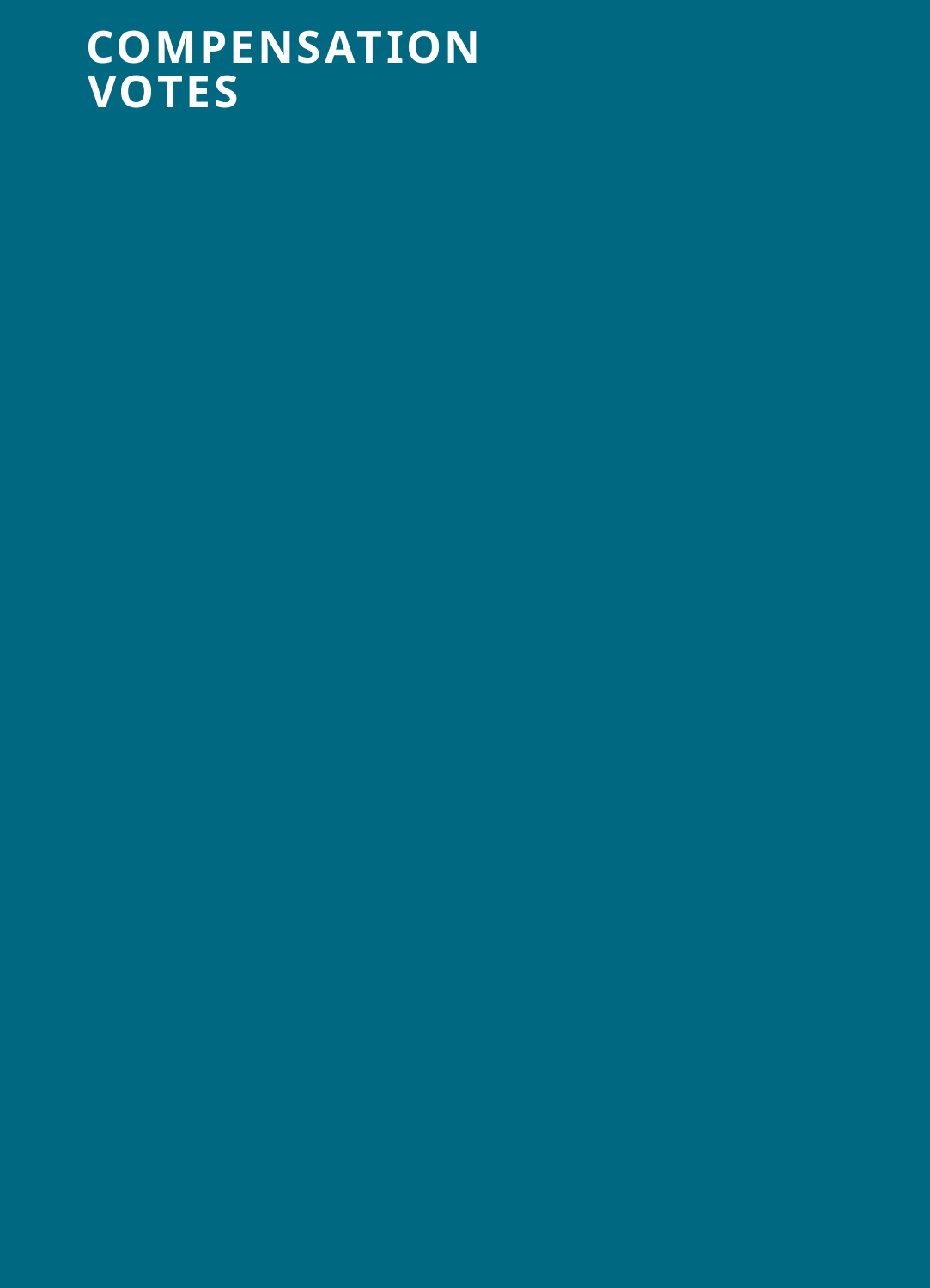## **AGENDA ITEM 1.2**

#### **Advisory vote on the 2017 Compensation Report**

**Motion of the Board of Directors:** Acceptance of the compensation report in an advisory vote.

**Notes:** The Compensation Report describes the compensation system and programs as well as the governance framework related to the compensation of the Board of Directors and the Executive Committee. The report also informs shareholders about the compensation awarded to the members of the Board of Directors and the Executive Committee for 2017. The Compensation Report can be found on pages 84 –107 of the 2017 Annual Report (also available at *www. lafargeholcim.com*).

### **AGENDA ITEM 5.1**

### **Binding vote on the approval of the maximum aggregate amount of compensation of the Board of Directors for the period from the Annual General Meeting 2018 to the Annual General Meeting 2019**

**Motion of the Board of Directors:** Approval of the total maximum amount of compensation for the members of the Board of Directors for the period from the Annual General Meeting 2018 to the Annual General Meeting 2019 of CHF 4,800,000.

### **Overview of the compensation system applicable to the Board of Directors for the period between the Annual General Meetings 2018 and 2019**

All members of the Board of Directors receive an annual retainer, paid 50% in cash and 50% in LafargeHolcim Ltd shares, subject to a five-year sale and pledge restriction period. They are also entitled to an expense allowance and the Chairman of the Board also receives a secretarial allowance. Board members receive additional compensation for their assignments to the various Board committees.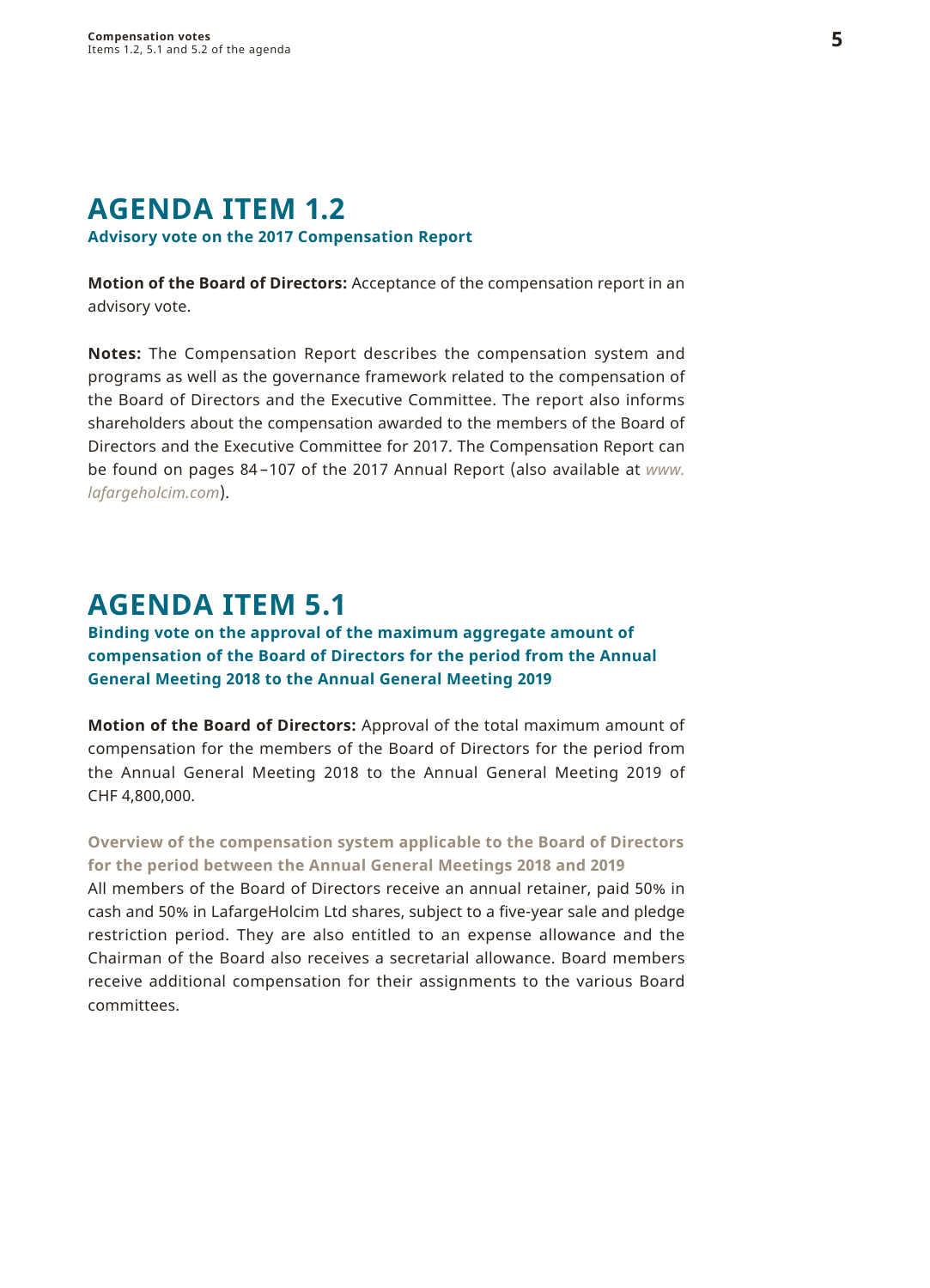After careful consideration of market practice in comparable Swiss companies, a number of changes will be introduced to the compensation system of the Board of Directors for the term starting after the Annual General Meeting 2018:

- The Chairman's compensation will be increased to CHF 825,000 in cash and CHF 825,000 in shares. The Chairman is not entitled to additional committee fees;
- The Vice-Chairman is not entitled to additional committee fees;
- To reflect the significant time commitment required from the Chairman of the Finance and Audit Committee, the committee chairmanship fee will be increased to CHF 160,000. The committee membership fee remains unchanged;
- The Strategy Committee will be discontinued. Strategy discussions will be held during the Board meetings.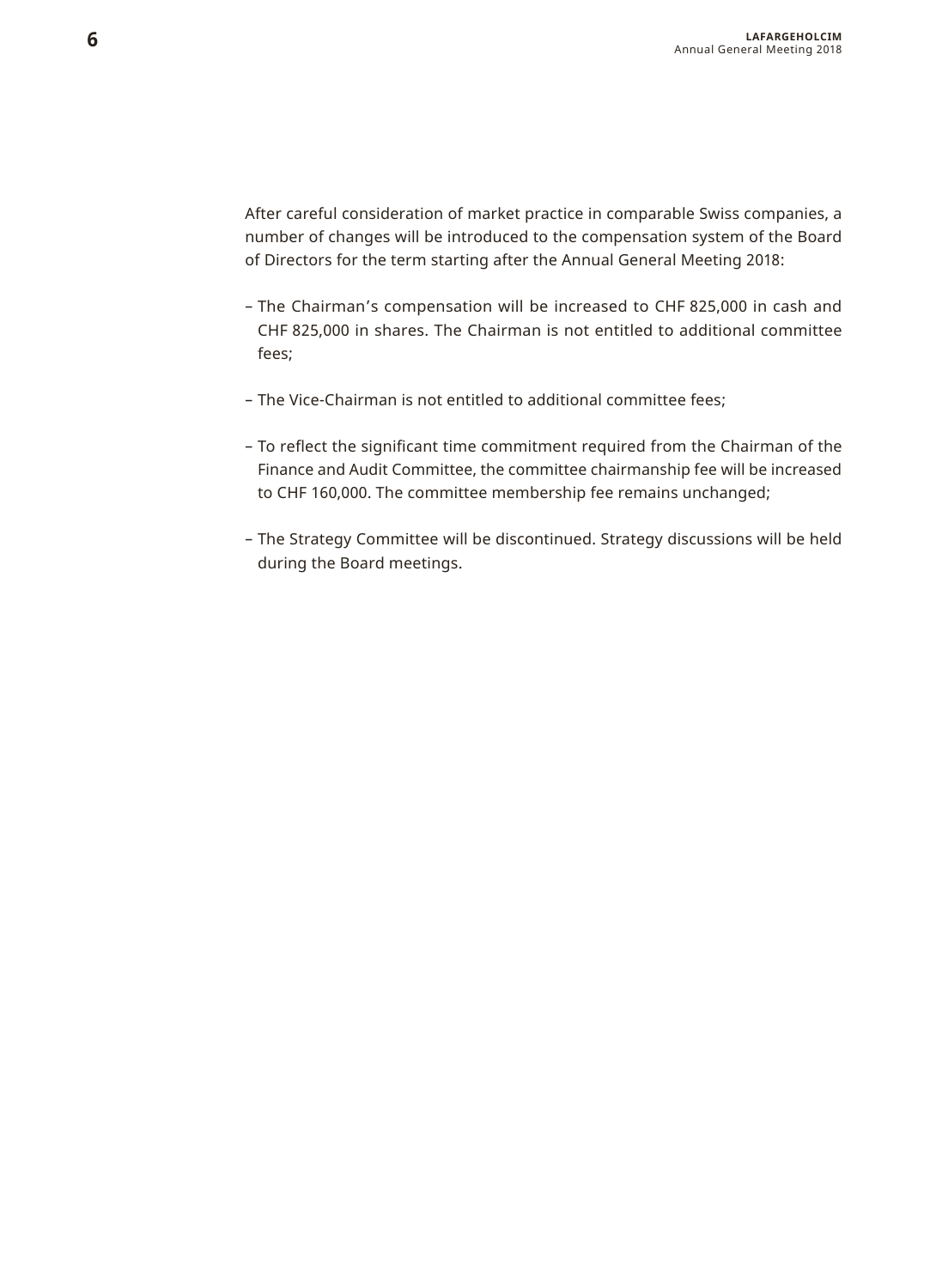The structure of the compensation of the Board of Directors for the upcoming term is summarized in the following table.

| Role                                                                  | Cash<br>compen-<br>sation<br>CHF | Share-based<br>compen-<br>sation <sup>1</sup><br>CHF | <b>Expense</b><br>allowance<br>CHF | Secretarial<br>allowance<br>CHF | <b>TOTAL</b><br><b>CHF</b> |
|-----------------------------------------------------------------------|----------------------------------|------------------------------------------------------|------------------------------------|---------------------------------|----------------------------|
| <b>Base compensation</b>                                              |                                  |                                                      |                                    |                                 |                            |
| Chairman of the Board <sup>2</sup>                                    | 825,000                          | 825,000                                              | 10,000                             | 60,000                          | 1,720,000                  |
| Vice-Chairman of the Board <sup>2</sup>                               | 200.000                          | 200,000                                              | 10,000                             |                                 | 410,000                    |
| <b>Member of the Board</b>                                            | 100,000                          | 100,000                                              | 10,000                             |                                 | 210,000                    |
| Committee membership and<br>chairmanship fees                         |                                  |                                                      |                                    |                                 |                            |
| <b>Finance and Audit</b><br><b>Committee Chairman</b>                 | 160,000                          |                                                      |                                    |                                 | 160,000                    |
| <b>Finance and Audit</b><br><b>Committee Member</b>                   | 40,000                           |                                                      |                                    |                                 | 40.000                     |
| Nomination, Compensation and<br><b>Governance Committee Chairman</b>  | 125,000                          |                                                      |                                    |                                 | 125,000                    |
| Nomination, Compensation and<br><b>Governance Committee Member</b>    | 40,000                           |                                                      |                                    |                                 | 40.000                     |
| <b>Health, Safety and Sustainability</b><br><b>Committee Chairman</b> | 125,000                          |                                                      |                                    |                                 | 125,000                    |
| <b>Health, Safety and Sustainability</b><br><b>Committee Member</b>   | 40.000                           |                                                      |                                    |                                 | 40.000                     |

**<sup>1</sup> The shares are subject to a five-year sale and pledge restriction period <sup>2</sup> The Chairman and the Vice-Chairman do not receive additional committee membership or chairmanship compensation**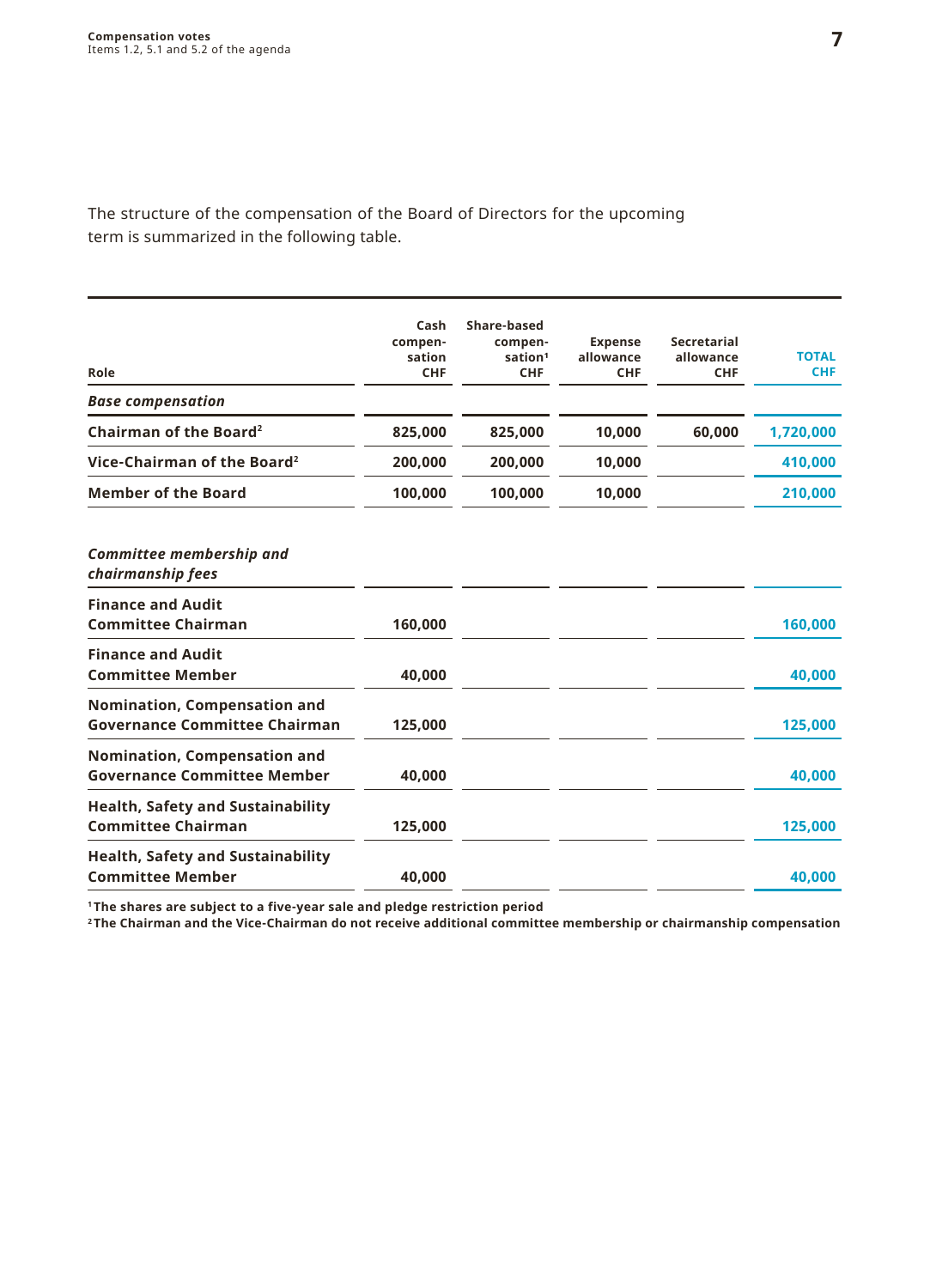In exceptional circumstances, additional compensation may be paid to Board members for additional tasks going beyond their function as Board member or to reflect any prolonged period during which their time commitment is significantly above what would normally be expected.

Board members are not entitled to receive any performance-based compensation or stock options, nor do they participate in the LafargeHolcim employee benefit plans.

#### **Proposed maximum aggregate amount of compensation of CHF 4,800,000 for the members of the Board of Directors for the period between the Annual General Meetings 2018 and 2019**

The maximum aggregate amount of compensation of CHF 4,800,000 is a **reduction of 11%** compared with the amount approved at the last Annual General Meeting for the previous compensation period.

The following table illustrates the maximum aggregate amount of compensation for the Board members for the period from the Annual General Meeting 2018 to the Annual General Meeting 2019. The proposed amount has been calculated based on the structure of the compensation system described above and assumes a total of 10 Board members (including the Chairman and the Vice-Chairman). The proposed amount also includes a reasonable buffer for any potential increase in the number of committee members or for any additional compensation for unforeseen extraordinary activities of a Board or committee member.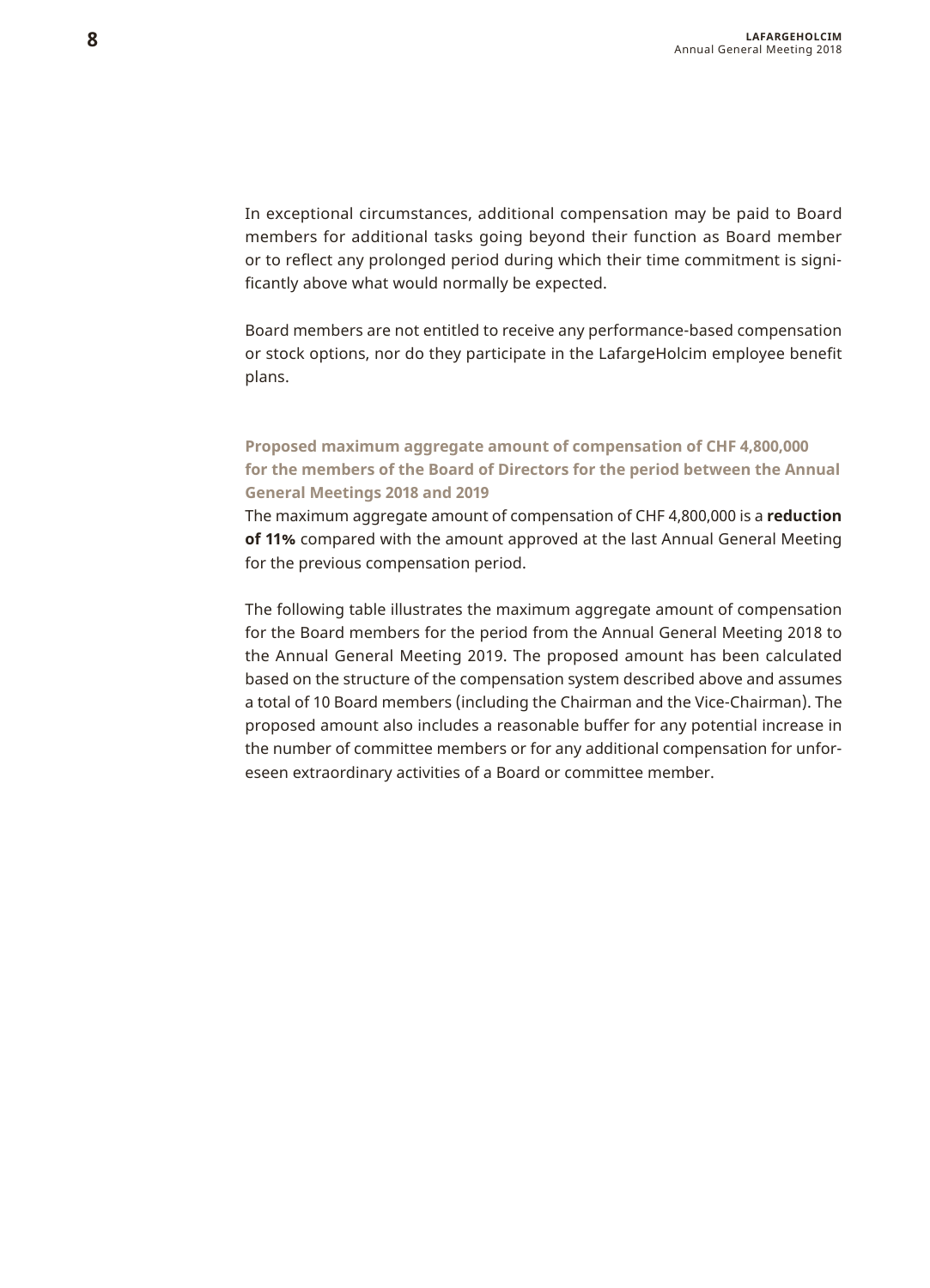| Role                                                                                               | <b>TOTAL</b><br>CHF | <b>Expected</b><br>number | <b>TOTAL COST</b><br><b>CHF</b> |
|----------------------------------------------------------------------------------------------------|---------------------|---------------------------|---------------------------------|
| <b>Base compensation</b>                                                                           |                     |                           |                                 |
| Chairman of the Board <sup>1</sup>                                                                 | 1,720,000           | 1                         | 1,720,000                       |
| Vice-Chairman of the Board <sup>2</sup>                                                            | 410,000             | 1                         | 410,000                         |
| <b>Member of the Board</b>                                                                         | 210,000             | 8                         | 1,680,000                       |
| <b>Committee membership and chairmanship fees</b>                                                  |                     |                           |                                 |
| <b>Finance and Audit Committee Chairman</b>                                                        | 160,000             | 1                         | 160,000                         |
| <b>Finance and Audit Committee Member</b>                                                          | 40,000              | 3                         | 120,000                         |
| Nomination, Compensation and Governance Committee<br>Chairman <sup>2</sup>                         | 125,000             |                           |                                 |
| Nomination, Compensation and Governance Committee<br>Member                                        | 40,000              | 4                         | 160,000                         |
| <b>Health, Safety and Sustainability Committee Chairman</b>                                        | 125,000             | 1                         | 125,000                         |
| <b>Health, Safety and Sustainability Committee Member</b>                                          | 40,000              | 3                         | 120,000                         |
| Buffer for changes in committee composition or for additional compensation for<br>exceptional work |                     |                           | 305,000                         |
| PROPOSED MAXIMUM AGGREGATE COMPENSATION AMOUNT <sup>3</sup>                                        |                     |                           | 4,800,000                       |
| Envelope approved for the period AGM 2017 - AGM 2018                                               |                     |                           | 5,400,000                       |

**1  The Chairman of the Board is not entitled to additional committee fees**

**2  Subject to his election at the AGM 2018, the Vice-Chairman of the Board is considered for the role** 

**of Chairman of the Nomination, Compensation and Governance committee and would not receive additional compensation for the chairmanship of the committee**

**3  Excludes compulsory Swiss social security payments applicable to the compensation of certain Board members** 

In addition to the maximum aggregate amount of compensation shown above, mandatory Swiss social security payments are to be made by LafargeHolcim Ltd for certain Board members. The amount paid for Swiss social security for the period from 1 January 2017 until 31 December 2017 was CHF 141,897. The amount to be paid for the period from the Annual General Meeting 2018 to the Annual General Meeting 2019 will depend on the individual social security status of each Board member.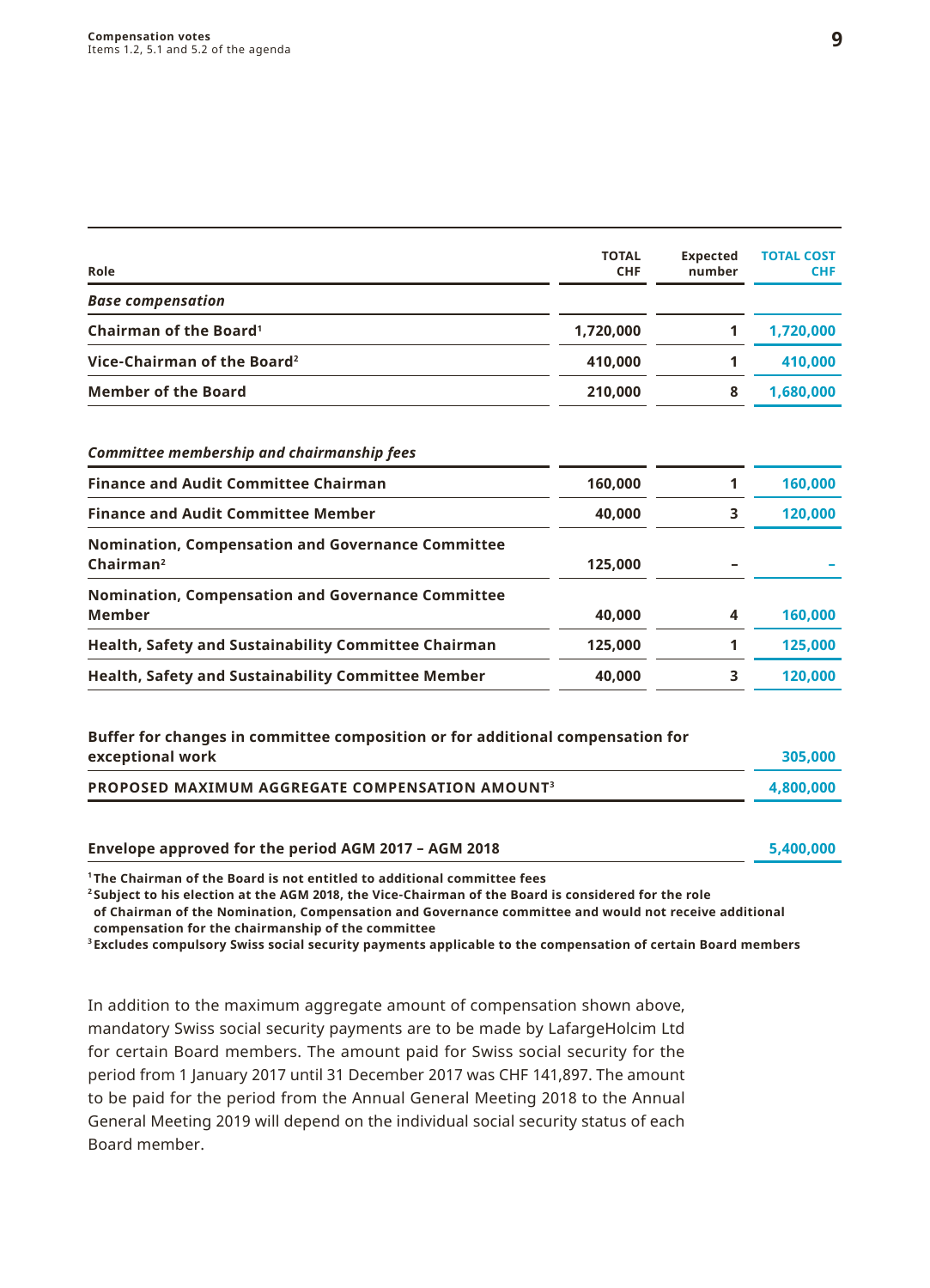### **AGENDA ITEM 5.2**

**Binding vote on the maximum aggregate amount of compensation of the Executive Committee for the financial year 2019** 

**Motion of the Board of Directors:** Approval of the total maximum amount of compensation of the Executive Committee for the financial year 2019 of CHF 39,500,000.

#### **Overview of the compensation system applicable to the Executive Committee in 2019**

The compensation system applicable to the Executive Committee is designed to reinforce the LafargeHolcim strategy by helping the company attract, motivate and retain talent, while aligning their interests with those of shareholders. The compensation of the members of the Executive Committee includes a fixed compensation, participation in the LafargeHolcim employee benefit plans as well as variable compensation delivered in the form of an annual incentive and longterm incentives.

While the overall compensation system for the Executive Committee remains unchanged, the Board of Directors has decided to introduce several adjustments to the incentive plans. Those adjustments support the Strategy 2022 – Building for Growth and drive stretch performance. They will be introduced gradually in the financial years 2018 and 2019 and are summarized below:

– To further focus Executive Committee members on the delivery of pre-determined targets, in 2018, the proportion of the annual incentive that relates to financial performance will increase to 85%. An annual relative performance measure which compares the annual financial performance of LafargeHolcim to a sector peer group will be introduced. The relative performance measure will have a weighting of 30% of the total incentive opportunity and will combine relative Group revenue growth and relative Group recurring EBITDA growth. The other 55% will continue to be absolute financial objectives that are set either at Group level (for corporate roles) or at Regional level (for regional roles). 15% of the annual bonus opportunity will be linked to a Health & Safety score. This score will reflect improvements in the lost-time injury frequency rate. The review of the annual incentive design will be pursued during 2018 to further align with the Strategy 2022.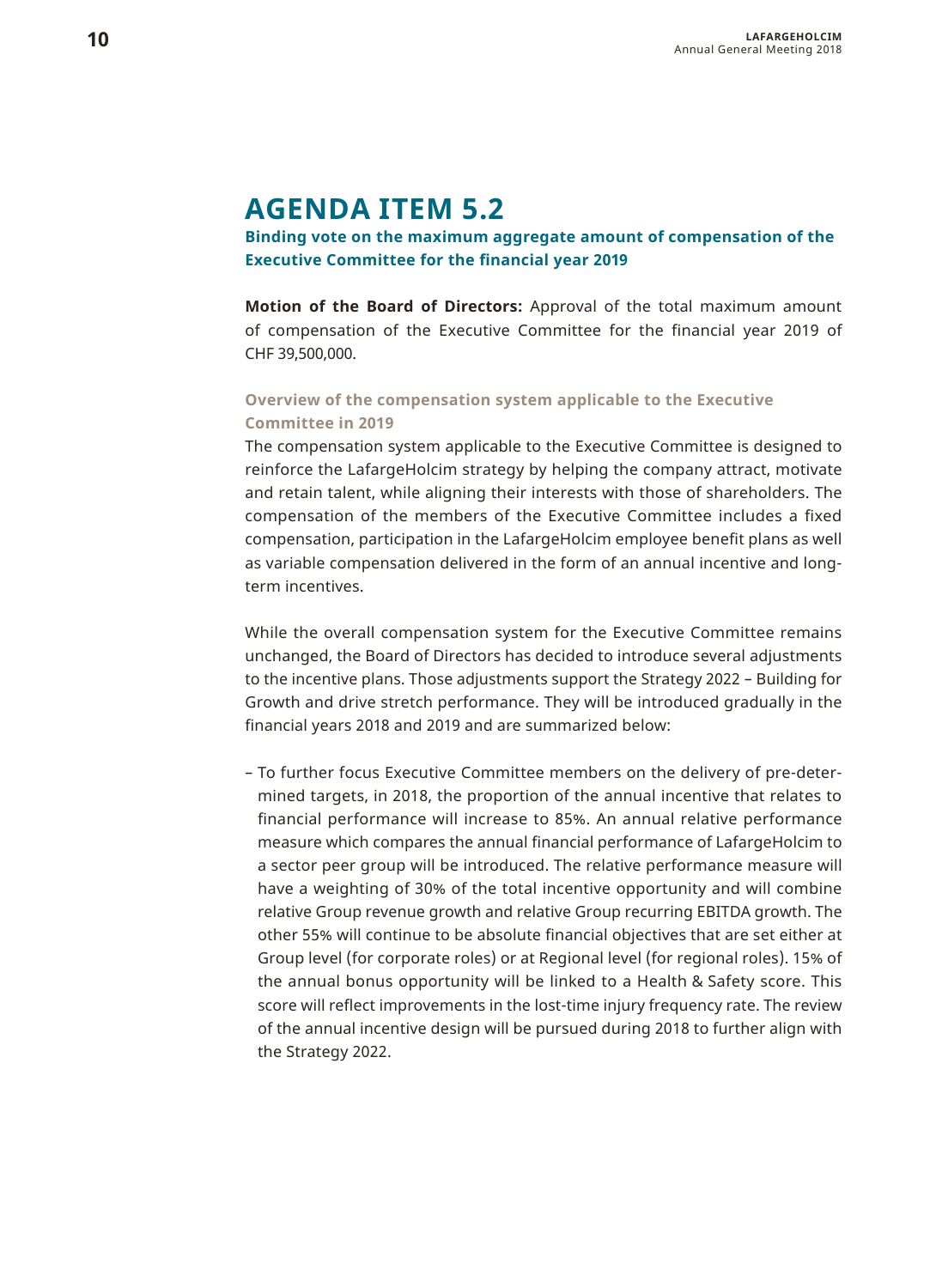- The maximum payout opportunity of the annual incentive will be increased from 150% to 200% of target in 2019.
- To support the Strategy 2022, the grant that will be awarded under the longterm incentive to members of the Executive Committee will consist of both performance shares and stock options. The decision was made to keep performance shares subject to a three-year vesting period based on Group Earnings Per Share before Impairment and Divestments (EPS) and Group Return On Invested Capital (ROIC) and to introduce stock options to provide a stronger focus on shareholder value creation. The stock options will be subject to a vesting period of five years, the performance condition will be Total Shareholder Return (TSR) over three to five years and the options have a ten-year maturity. This change has already been introduced for financial year 2018.

Fixed pay (base salaries and benefits) of Executive Committee members is considered competitive; therefore no substantial changes are expected for 2019.

The compensation system applicable to the CEO and the Executive Committee members for financial year 2019 is summarized in the following table.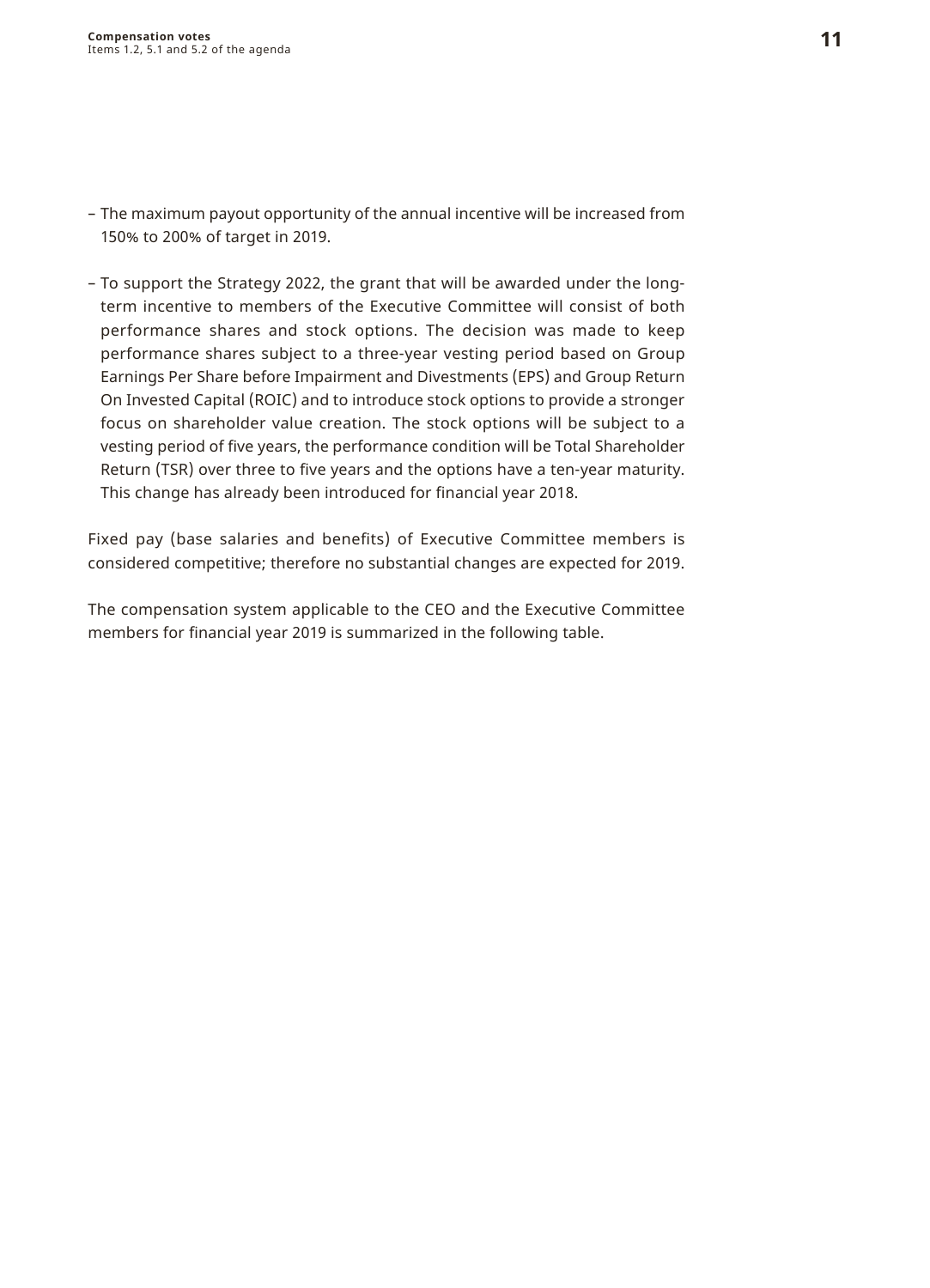### **Fixed compensation**

| Element                            | Role                                              | <b>Structure</b>                                                                | <b>Ouantum</b>                                                                                                                           | <b>Drivers</b>                                                 |  |
|------------------------------------|---------------------------------------------------|---------------------------------------------------------------------------------|------------------------------------------------------------------------------------------------------------------------------------------|----------------------------------------------------------------|--|
| <b>Base salary</b>                 |                                                   | - Attract and retain - Fixed amount paid - Set at a competi-<br>monthly in cash | tive level<br>comparable to<br>Swiss companies<br>of similar size                                                                        | - Role<br>- Responsibilities<br>- Experience<br>- Market value |  |
| <b>Pensions</b>                    | - Attract and retain - Pension and                | insurances                                                                      | - Executive<br>Committee<br>members are<br>eligible for<br>pensions<br>according to the<br>policies of their<br>country of<br>employment | - Market practice<br>- Role                                    |  |
| <b>Benefits</b> and<br>perquisites | - Attract and<br>retain, protect<br>against risks | - Perquisites<br>- Car or allowance<br>- Relocation<br>benefits                 | - Amounts<br>consistent with<br>the LafargeHolcim<br>policies appli-<br>cable to all<br>members of staff                                 | - Market practice<br>- Role                                    |  |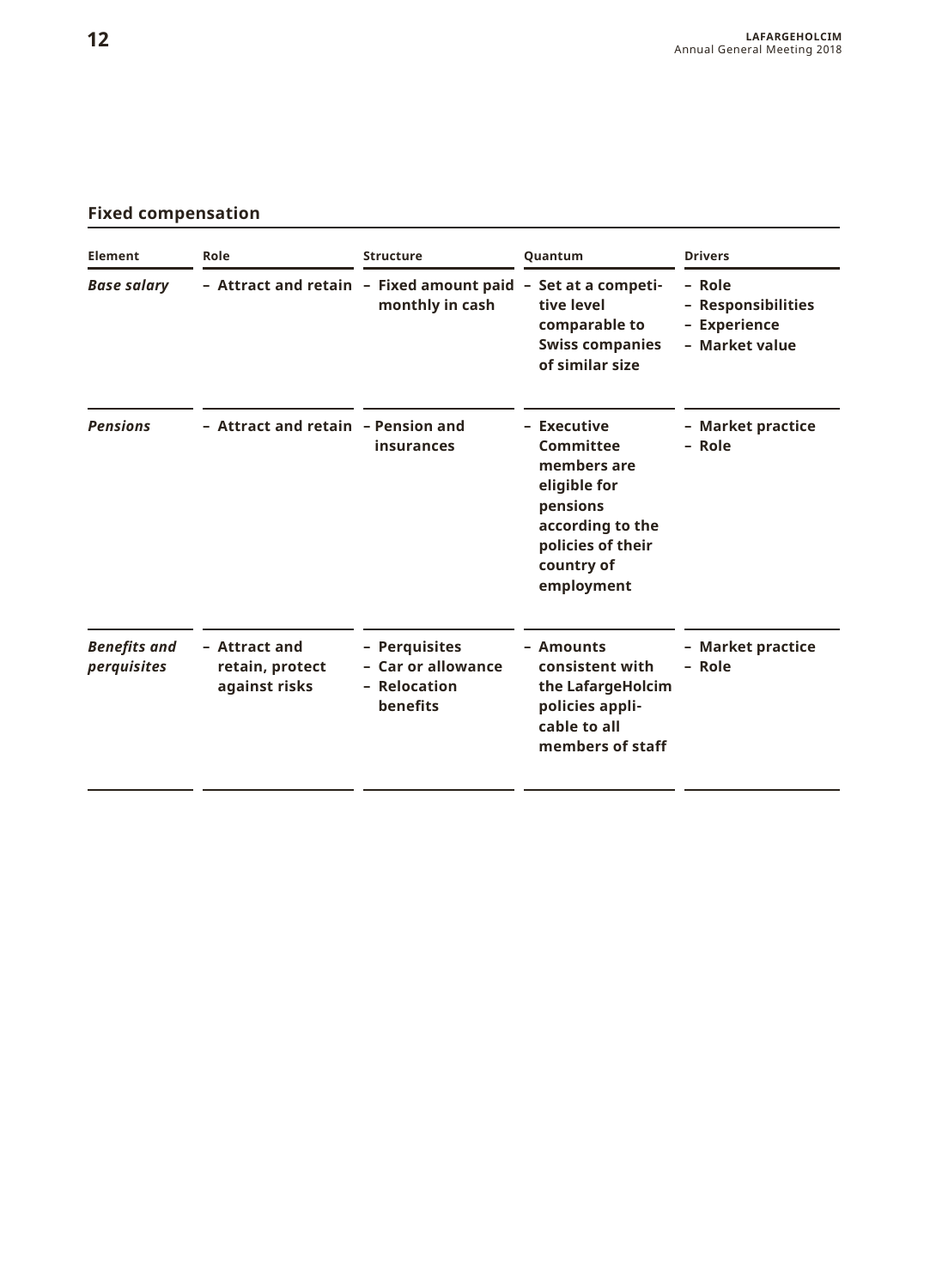#### **Variable compensation**

| Element                        | Role                                                                                        | <b>Structure</b>                                                                                  | Ouantum                                                                                                                                                                                                           | <b>Drivers</b><br>- Annual financial<br>and non-financial<br>performance |  |
|--------------------------------|---------------------------------------------------------------------------------------------|---------------------------------------------------------------------------------------------------|-------------------------------------------------------------------------------------------------------------------------------------------------------------------------------------------------------------------|--------------------------------------------------------------------------|--|
| Annual<br>incentive            | - Reward for<br>short-term<br>performance                                                   | - Variable amount<br>paid half in cash<br>and half in shares<br>deferred for<br>3 years           | - On-target bonus<br>opportunities<br>125% of salary<br>and 75% of salary<br>for CEO and<br><b>Executive Com-</b><br>mittee respec-<br>tively. Maximum<br>opportunity set<br>at 2x on-target<br>bonus opportunity |                                                                          |  |
| Long-Term<br><b>Incentives</b> | - Reward long-term - Performance<br>performance<br>- Align with<br>shareholders<br>- Retain | <b>Shares: shares</b><br>subject to, and<br>delivered after.<br>a 3-year perfor-<br>mance period  | <b>LTI fair value at</b><br>grant is set to<br>ensure a competi-<br>tive total compen-<br>sation compared<br>with SMI companies                                                                                   |                                                                          |  |
|                                |                                                                                             | - Stock Options:<br>stock options<br>vesting subject to<br>a 3 to 5 year<br>performance<br>period | of similar size                                                                                                                                                                                                   | - Total Shareholder<br>Return over 3 to 5<br>years                       |  |

Looking ahead, the Board of Directors will continue to assess and review the compensation system and programs to ensure that they are still fulfilling their purpose in line with the business strategy and context of the company.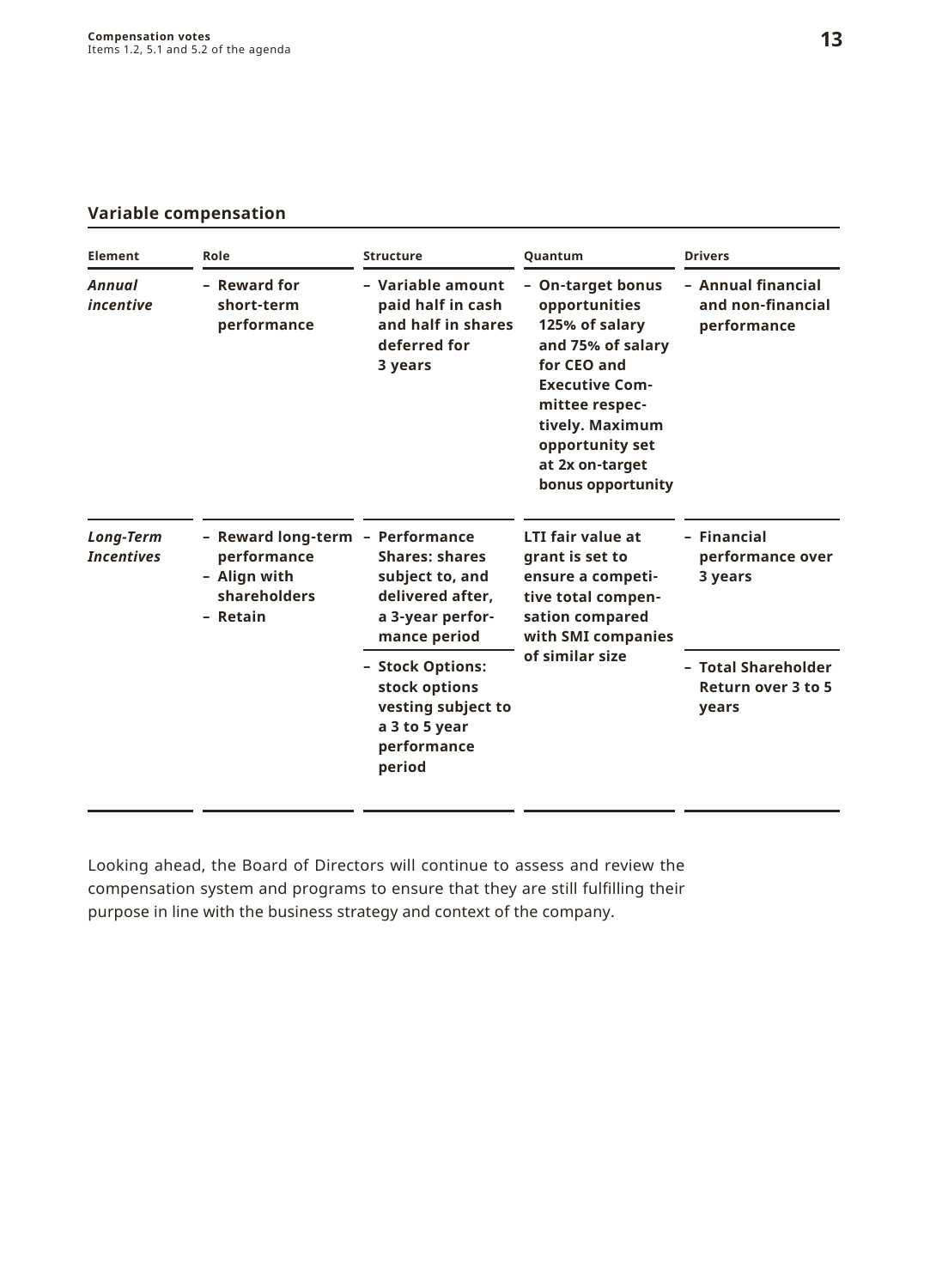**Proposed maximum aggregate amount of CHF 39,500,000 for the compensation of the Executive Committee for the financial year 2019**

The proposed maximum aggregate amount of CHF 39,500,000 is a **reduction of 2.5%** compared with the maximum aggregate amount approved at the last Annual General Meeting for financial year 2018.

The following chart illustrates the potential outcome in terms of total compensation for the Executive Committee members in three different scenarios:



**All figures in million CHF**

**In the "Minimum" scenario,** only fixed compensation and benefits are paid out because the minimum performance thresholds under the incentive plans are not met, resulting in nil annual and long-term incentive payouts.

**In the "On-target" scenario,** the achievements under the incentive plans correspond to the expected level of performance on all objectives.

**In the "Maximum" scenario,** all performance objectives under the incentive plans are outperformed. Thus the annual incentive is paid at maximum and the long-term incentive granted in 2019 is assumed to vest in full. This scenario implies that all Executive Committee members have substantially outperformed all performance objectives under both the annual and the long-term incentive plans. Therefore, the effective compensation awarded in 2019 is likely to be below the amount shown under this scenario.